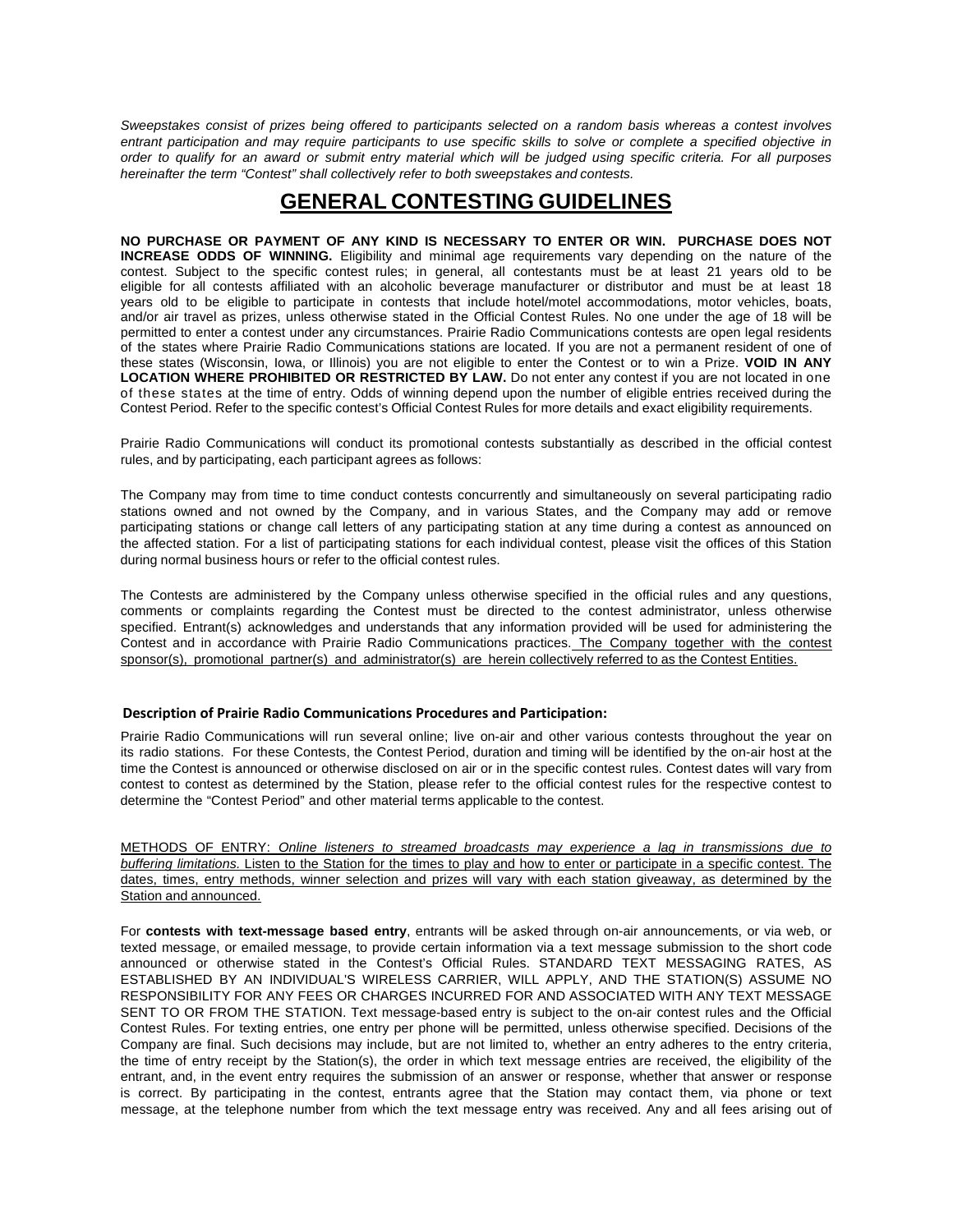the transmission of a text message shall be the sole responsibility of the entrant. By participating in a contest in which text message-based entry is permitted, entrants acknowledge that text messages are distributed and delivered through third party providers; the Company does not guarantee, and shall not be responsible for, the delivery or timeliness of any text message entry. The Company will at all times consider the time that a message is logged as arriving in its system as being the time of entry, regardless of the time at which the entrant attempted to send the entry and any technical problems or other complications that may have delayed its delivery. The Company, through its third party text messaging administrators, will store all messages received on its system. The Company is not responsible for service outages, message failures, transmission delays or any other factor affecting the availability or performance of the text messaging service. The Company further reserves the right to cancel, terminate or modify the contest if, in the sole discretion of the Company, it is impossible or impractical to complete the contest as planned for any reason, including, but not limited to, infection by computer virus, bugs, tampering, unauthorized intervention or technical failures of any sort.

For **call in to win contests**, a "sounder" or cue to call will be aired randomly at various times along with a message instructing listeners to call for a chance to become a winner. Listen to the Station weekdays for the DJ to announce the cue to call in and be the designated numbered caller to the Station's contest line. The correct caller will either automatically win the announced prize or be required to perform a task (i.e., answering a trivia question correctly), as determined by the Station and announced during the cue to call to win. Prizes for Call In to Win or "Cue to Call" Contests conducted by the Station will vary and be announced prior to the cue-to-call in. The various prizes awarded will normally range between \$10 and \$200 in approximate retail value. The cue to plays announced may at times also be for a qualifying spot to participate in a Grand Prize Event or drawing. Listen to the Station for details on specific giveaways and for the times to play. The dates, times, winner selection and prizes will vary with each station giveaway, as determined by the Station and announced during the cue to call. Winner must be the designated caller to the phone number announced; the designated caller, if eligible, will be a winner. If Company determines the designated caller is not eligible, the Company may select the next consecutive eligible caller as the winner for that playtime. Listen to the participating stations for details on specific times to play. *Contests broadcast on air are typically* not valid on weekends and holidavs unless otherwise mentioned in the specific contest's rules or announced on air. **Contest participants should not rely on streamed broadcasts in order to participate.** Listeners may be listening via the Station stream on the Internet: please be advised that you may be listening to a delayed stream of the radio signal, which may vary depending on your computer's memory capacity and the speed of your internet connection. For that reason, we strongly recommend that you turn on your radio to the Station to participate in any call-in contest to be sure you are participating in "real time." The Company assumes no responsibility for contestants not making timely phone calls to the station as a result of the delays in the Internet stream. **WARNING:** *Due to the nature of our* programs that are heard on-line over the Internet, contests heard on the radio station's Internet audio stream are slightly delayed from the time the contests heard on the broadcast station, and will be running behind the broadcast signal. Thus, all contests heard are delayed. This delay may last up to several minutes. This means that when the broadcast station announces the cue to call or text for a contest, listeners to the on-line audio stream will be at a greater *disadvantage in participating over those listeners who hear the contests on a conventional radio.*

For **Register online to win contests** start by logging onto the Station's website during the stated contest period and follow the contest links to complete the on-line registration form. Valid contest entries must contain all information requested and must be received by the Website's administrator on or before the deadline for registration. Limit one (1) online entry per name and/or verified email address unless otherwise stated in the specific contest rules. Internet entries will be deemed made by the authorized account holder of the email address submitted at the time of entry. Incomplete and/or prohibited multiple entries will be disqualified.

ADMINISTRATOR'S DECISIONS AS TO THE ADMINISTRATION AND OPERATION OF ITS CONTESTS AND OR THE SELECTION OF POTENTIAL WINNERS ARE FINAL AND BINDING IN ALL MATTERS RELATED TO ANY CONTEST. In the event that a valid winner cannot be determined or verified, the Company in their sole discretion shall reserve the right to randomly select the potential Contest winner(s), from the eligible entries received or played on or before the registration deadline stated in the Official Rules when any circumstance has occurred causing the validity of a winner or the verification of such has been compromised.

Contestants may contact their local station to determine eligibility requirements for a specific contest or visit the *Station's website for more information.* Entrant participation and how the winner will be determined will vary depending on the contest as established by the Station and announced accordingly. Please refer to the on air announcement for specifics on participation and how a winner will be determined for the various contests. Typically only one entry per person per household is permitted for the duration of the Contest. Entries are subject to any applicable restrictions or eligibility requirements as specified in the Official Contest Rules for the particular contest of interest. Entries will be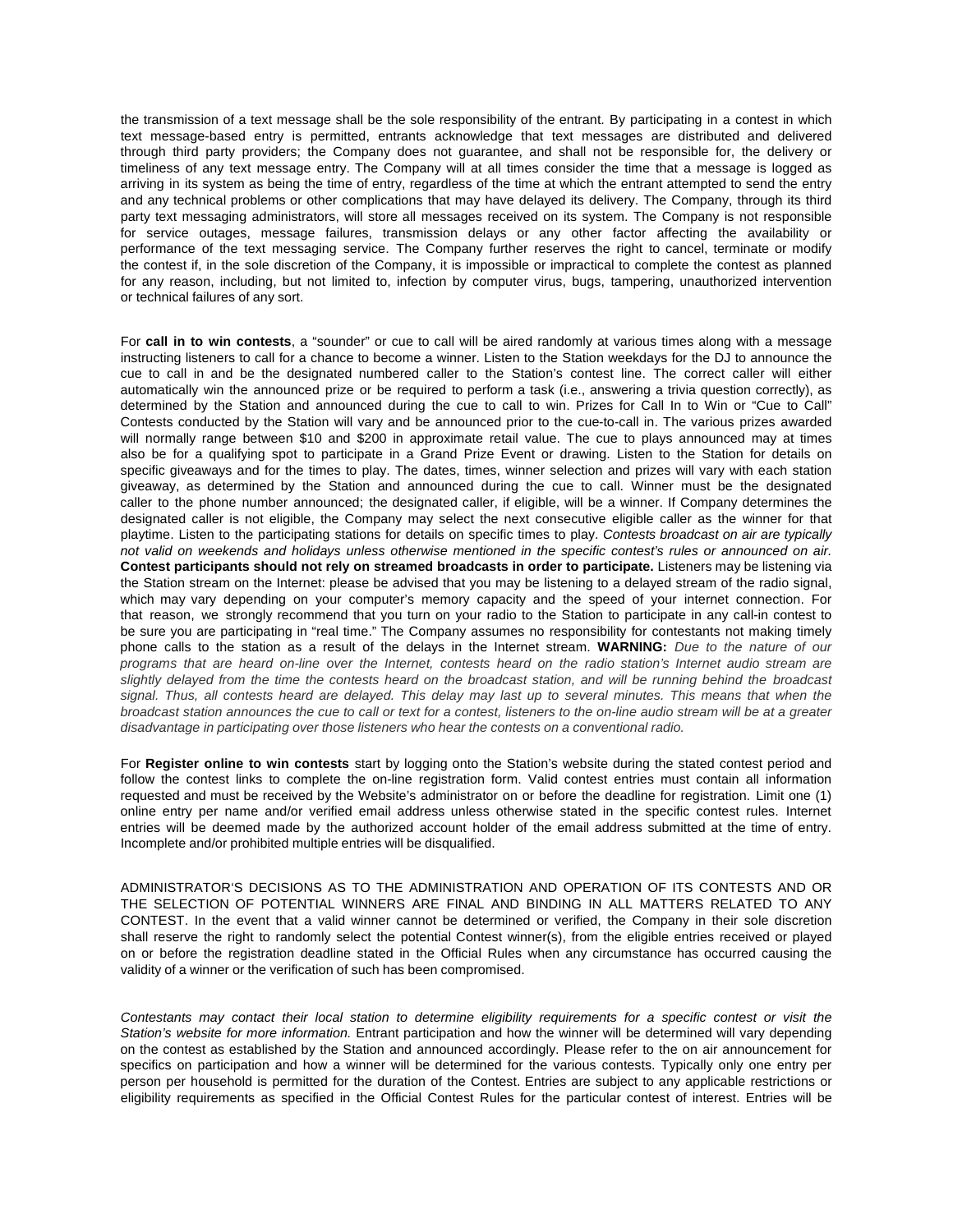deemed made by the authorized account holder of the email or telephone phone number submitted at the time of entry and qualification. Use of any device to automate entry is strictly prohibited. The Company is not responsible for entries not received due to difficulty accessing the internet, service outage or delays, computer difficulties and other technological problems. Proof of submission of an entry shall not be deemed proof of receipt by the website administrator for online entries. The Company is not responsible for lost, late, illegible, misdirected, mutilated, postage-due or incomplete entries or mail. Multiple participants are not permitted to share the same email address. Should multiple users of the same e-mail account or mobile phone number, as applicable, enter the Contest and a dispute thereafter arise regarding the identity of the entrant, the authorized account holder of said e-mail account or mobile phone account at the time of entry will be considered the entrant. "Authorized account holder" is defined as the natural person who is assigned an e-mail address or mobile phone number by an Internet access provider, on-line service provider, mobile service provider or other organization which is responsible for assigning e-mail addresses, mobile phone numbers or the domain associated with the submitted e-mail address. Proof of submission of an entry shall not be deemed proof of receipt by the website administrator for online entries. When applicable the website administrator's computer will be deemed the official time keeping device for the Contest promotion. Contest entries must contain all information requested and must be received on or before the deadline for registration to be deemed valid. All Entries become the property of Company and will not be acknowledged or returned.

HOW WINNERS MAY BE DETERMINED AND CONDITIONS ON PARTICIPATION: For details on how to play or how to win various promotional contests, listen to the Station for more information regarding specific contests. Winners may be selected at random from the qualified entries received or by a panel of judges which first may or may not have been determined by public voting. The Company reserves at its sole discretion the right to choose an alternative qualifier in the event that that a qualifier has been disqualified or is deemed ineligible. The potential winner must be available to participate when applicable to be eligible for the Grand Prize in any portion to the contest that participation may be required. No more prizes other than the stated prize(s) will be awarded. If the entrant is unable to verify registration information the entrant will automatically be disqualified and their prize will be forfeited. The Company reserves at its sole discretion the right to choose an alternative qualifier in the event that that a qualifier has been disqualified or is deemed ineligible. The Company is not responsible for any change of email address, mailing address and/or telephone number of entrants. Notification is deemed to have occurred immediately upon placing of a phone call or sending of an e-mail or any other form of communication the Company may use to contact the qualifier and/or a potential winner. The Station is not obligated to leave voice mail, answering machine or other message. The Contest Entities are not responsible for and shall not be liable for late, misdirected or unsuccessful efforts to notify a qualifier or potential winners or for any late, misdirected, or if the qualifier or potential winner is a minor, for late, misdirected, or unsuccessful efforts of the entrant to provide signed parental or guardian consent. If the potential winner does not claim the prize within the appropriate time given upon notification or unless otherwise stated in the specific Official Contest Rules, the entrant will automatically be disqualified and their prize will be forfeited, no alternative prize will be substituted. The Company, in its sole discretion, reserves the right to select an alternate qualifier and/or potential winner at that time. Furthermore eligible contestants agree as follows: All decisions of the judges will be final. By participating in any Station contest, you agree (a) to be bound by the General Contesting Guidelines as well as the designated Official Contest Rules; (b) as between you and the Station, that the decisions of the Station is final on all matters relating to the Contest; (c) you are not participating on behalf of any employer or third party; (d) in the event that you do not comply with the rules, you will be disqualified.

## **ALL POTENTIAL WINNERS ARE SUBJECT TO VERIFICATION BY THE COMPANY, SPONSOR OR ADMINISTRATOR, THE DECISIONS THE COMPANY, ADMINISTRATOR AND/OR SPONSOR(S) ARE FINAL AND BINDING IN ALL MATTERS RELATED TO THE CONTEST. AN ENTRANT IS NOT A WINNER OF ANY PRIZE, EVEN IF THE INSTANT WIN GAME OR CONTEST SHOULD SO INDICATE, UNLESS AND UNTIL ENTRANT'S ELIGIBILITY, AND THE POTENTIAL INSTANT WIN GAME WINNER AND/OR CONTEST WINNER HAVE BEEN VERIFIED AND ENTRANT HAS BEEN NOTIFIED THAT VERIFICATION IS COMPLETE. THE COMPANY WILL NOT ACCEPT SCREEN SHOTS OR OTHER EVIDENCE OF WINNING IN LIEU OF ITS VALIDATION PROCESS. ANY PLAY THAT OCCURS AFTER THE SYSTEM HAS FAILED FOR ANY REASON IS DEEMED A DEFECTIVE PLAY, IS VOID AND WILL NOT BE HONORED, NO EXCEPTIONS.**

Receiving a prize is contingent upon compliance with these general contesting guidelines and subject to the Official Rules of the specific contest. The potential winners will be notified by mail, email or phone. If a potential winner of any prize cannot be contacted, fails to sign and return the required forms within the specified time period (if applicable), or prize is returned as undeliverable, potential winner forfeits the prize. In the event that a potential winner of any prize is disqualified for any reason, Sponsor will award the applicable prize to an alternate winner by random drawing from among all remaining eligible entries. There will be three (3) alternate drawings after which, the prize will remain un-awarded. Prizes typically will be fulfilled approximately 4-6 weeks after the conclusion of the Contest.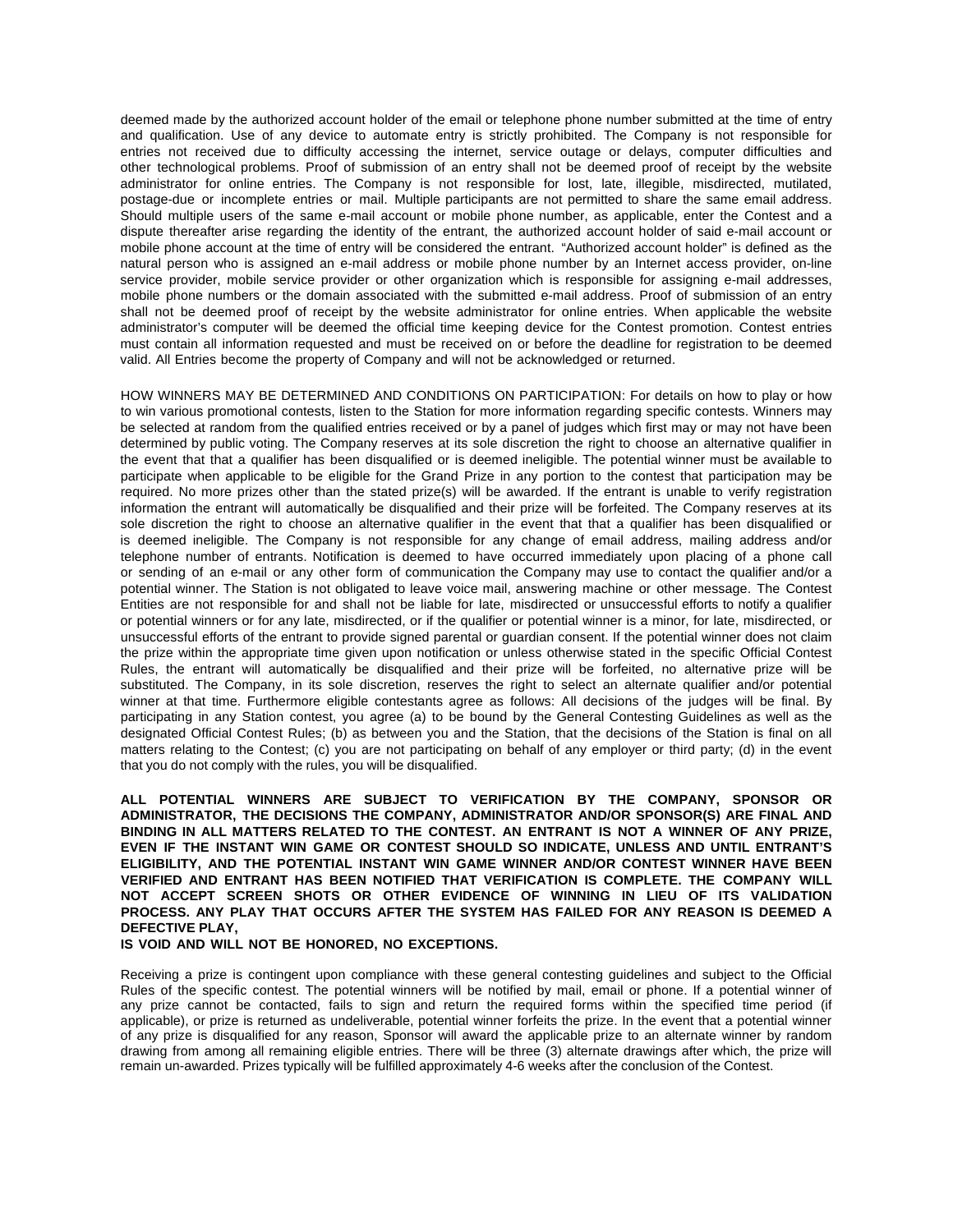Prize(s). No more than the advertised number of prizes shall be awarded. The prize is awarded if properly claimed according to the Rules and if there are sufficient eligible entries. Station does not make, and is not responsible in any manner for, any warranties, representations, or guarantees, express or implied, in fact or law, relating to any prizes, regarding the use, value or enjoyment of the prize, including, without limitation, its quality, mechanical condition, merchantability, or fitness for a particular purpose. All other costs and expenses related to prize acceptance and use not specified herein as being provided are the sole responsibility of winner(s). If the winner is disqualified or is found to be ineligible for the contest, the Company reserves the right to determine an alternate winner or not to award the prize, at its sole discretion. Conditions and restrictions may apply. The total approximate retail value ("**ARV**") of the Grand Prize will vary from contest to contest as determined by the Station; refer to each contest's official rules for prize descriptions, value and conditions. The prize(s) that may be awarded to the eligible winner(s) are not transferable, redeemable for cash or exchangeable for any other prize, except in Company's sole discretion. All prizes must be redeemed from the Station within 30 days of the contest end date unless otherwise stated or instructed at the time the winner is selected or unless required as in date specific prizes. Failure to do so may result in forfeiture of prize in its entirety. Certain prizes are date specific (i.e. concerts, trips) and the winner or winners must be available on the dates specified. If the winner is not available on the specified dates, winner will be disqualified and the Company reserves the right to choose an alternative prize winner. For certain prizes which are date specific such as event or concert tickets, the Company is not responsible for the cancellation or rescheduling of any event and no substitution or compensation shall be awarded. Company reserves the right to not award the grand prize associated with that canceled event or concert, without any payment or obligation to the winner or potential winner. Any provided tickets are subject to certain terms and conditions specified thereon. Location of seats and tickets are in Company's sole discretion or may be predetermined as supplied by the Sponsor. Winners are solely responsible for any taxes on their respective prizes. No cash equivalent or substitution of any prize is offered, except at the sole discretion of the Company. If a prize, or any portion thereof, cannot be awarded for any reason, Company reserves the right to substitute such prize with another prize of equal or greater value, as determined by the Company in its sole discretion. Winner(s) must present state authorized identification prior to being awarded the prize. If a winner cannot be contacted or is found to be ineligible or is disqualified for any reason, the Company reserves the right to determine an alternate winner or not to award the prize, at its sole discretion. If actual value of the prize is less than the stated ARV, or the winner or his/her guest(s) and/or eligible travel companion(s) forfeit, do not use, or are determined ineligible for any portion of the prize, the winner will not receive the difference between the actual and approximate retail value, and such difference will be forfeited. ALL PRIZES ARE AWARDED "AS IS" AND WITHOUT ANY WARRANTY OF ANY KIND, EXPRESS OR IMPLIED (INCLUDING, WITHOUT LIMITATION, ANY IMPLIED WARRANTY OF MERCHANTABILITY OR FITNESS FOR A PARTICULAR PURPOSE), AND ALL SUCH WARRANTIES ARE HEREBY DISCLAIMED.

The prize elements will be awarded as described in the Official Rules (subject to legal restrictions, etc). Unclaimed prize(s) will not be awarded.

*Trip Prize Conditions*: If a trip prize is awarded, prize includes round-trip, coach class air transportation for winner from a major commercial airport near winner's home to the destination and a double occupancy standard hotel room as specified in the official contest rules. Actual value of the trip will depend on point of departure and any airfare fluctuations. Any difference between stated value and actual value will not be awarded. Selection of airline and hotel are solely within Company's discretion. Meals, gratuities, luggage fees, incidental hotel charges and any other travelrelated expenses not specified are the sole responsibility of winner and travel guest. All travel must be taken on dates specified or prize will be forfeited and may be awarded to an alternate winner; no alternative travel dates are available. Exact travel dates and arrangements subject to availability. Winner and travel guest(s) must travel on same itinerary. If winner is eligible, but a minor in his/her state of residence, the travel guest must be winner's parent or legal guardian. A minor may accompany winner as a travel guest only if the winner is the minor's parent or legal guardian. Minors must be accompanied at all times during trip (including, but not limited to, in-flight, hotel stay and all prize-related events) by minor's parent or legal guardian. Travel guests must sign and return a travel release before any ticketing of travel occurs. Winner and guest must have all necessary identification and/or travel documents (e.g., a valid U.S. driver's license) required for travel. Airline tickets are non-refundable/non- transferable and are not valid for upgrades and/or frequent flyer miles. All airline tickets are subject to flight variation, work stoppages, and schedule or route changes. If in the judgment of the Company air travel is not required due to winner's proximity to the trip **destination, ground transportation will be substituted for roundtrip air travel at Sponsor's sole and absolute discretion.** The difference in value will not be awarded to the prize winner. Contest Entities shall not be responsible for any cancellations, delays, diversions or substitution or any act or omissions whatsoever by the air carriers, hotels, venue operators, transportation companies, prize providers or any other persons providing any prizerelated services or accommodations. Additional prize award details and travel information to be provided to the prizewinner at the time of notification. Prizewinner and guest(s) are also responsible for obtaining travel insurance (and all other forms of insurance) at their option and hereby acknowledge that the Company has not and will not obtain or provide travel insurance or any other form of insurance. Lost, stolen or damaged airline tickets, travel vouchers or certificates will not be replaced or exchanged. If the prizewinner(s) is unavailable for travel on the designated dates, the Prizewinner(s) will forfeit his/her rights to prize, no cash substitution shall be offered, and the Company shall have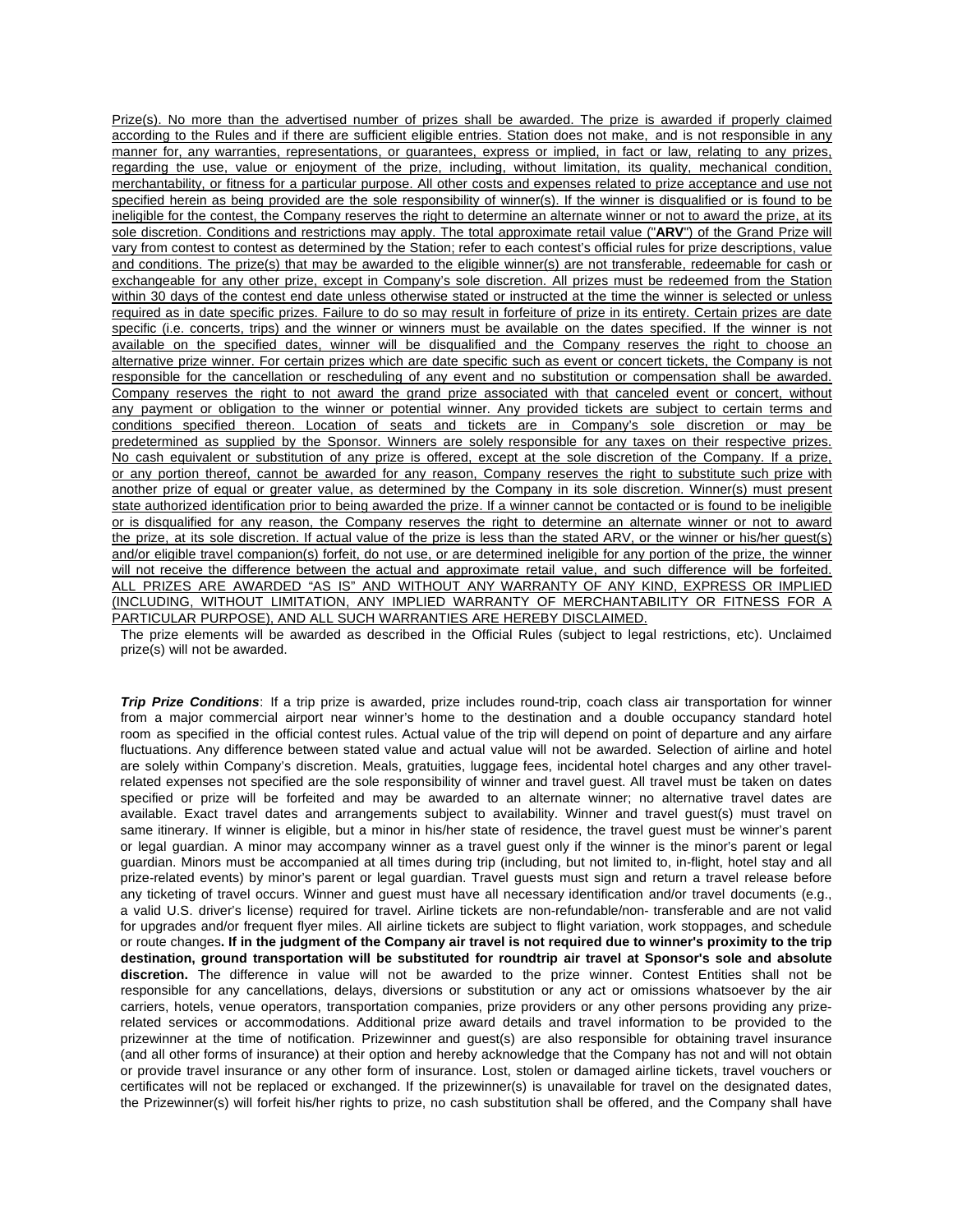no further responsibility for that portion of the prize. Certain travel restrictions and blackout dates may apply. Any and all airport transfers, ground transportation, meals, incidentals, gratuities, phone calls, luggage fees, travel insurance and applicable taxes (including, but not limited to all local, state and federal taxes) and any and all other expenses not specifically mentioned in the Official Rules are the sole responsibility of the prizewinner. If, for any reason, any part of the trip package is canceled or shall become unavailable, postponed or canceled, the Company shall have no further responsibility for that portion of the prize and the prize will be awarded without the inclusion of the item on the same itinerary. If concerts or other ticketed events have been awarded as part of this prize package and the concert or event is postponed, rained out, canceled, or for other reasons beyond our control does not occur, The Company will not be responsible for replacing that portion of the prize. Company is not responsible for late, lost, damaged or stolen luggage. Any provided tickets are subject to certain terms and conditions specified thereon, and seat locations are as solely determined by sponsor. The Company is not responsible for any travel delays, flight cancellations or difficulty. If travel delays, cancellations or difficulty prevent arrival in time for any and all elements of trip, the Company is not responsible for awarding any compensation in lieu thereof. Any changes to completed travel arrangements, once booked, are the sole responsibility of the winner, and are solely at the winner's expense. All prizes or prize vouchers must be redeemed as stated in the prize notification or otherwise stated in the Official Rules. Winner agrees that acceptance of any trip taken as a prize is done so entirely upon their own initiative, risk, and responsibility. BY ACCEPTING PRIZE, WINNERS ACCEPT THE INHERENTLY DANGEROUS NATURE AND RISK IN ANY TRAVEL OR TRANSPORTATION, INCLUDING BOATING, SUCH RISK INCLUDING PERSONAL INJURY AND/OR DEATH, ACKNOWLEDGES THAT HIS/HER PARTICIPATION IN THE PRIZE EVENT IS VOLUNTARY, ACKNOWLEDGES THAT THERE ARE NATURAL FACTORS AND OCCURRENCES WHICH MAY IMPACT ON OR AFFECT THE SAFETY OF THE ACTIVITIES HE/SHE IS PARTICIPATING IN AND HE/SHE ASSUMES THE RISK OF SUCH FACTORS AND OCCURRENCES AND AGREES THAT THE COMPANY AND RELEASED PARTIES SHALL NOT BE IN ANY WAY RESPONSIBLE FOR ANY RESULTING INJURY AND/OR DEATH.

Unless otherwise stated in the specific Official Contest Rules, only one (1) entry per person and only one (1) prize per household for the Contest and for any thirty (30) day period. The potential prize winner be required to sign and return a declaration of eligibility and any other form necessary to verify eligibility, along with the required releases within twenty four (24) hours after the first (1st) delivery attempt to entrants e-mail address in order for the potential prize winner to be qualified for the prize, unless otherwise stated in the specific contest rules or by way of addendum affecting the individual station or at the time of notification. The potential prize winner's failure to return all required forms within this time period may result in the potential winner being disqualified and an alternate winner may be selected from all remaining eligible entries. Notwithstanding the determined age requirement set forth above, it is strictly prohibited for anyone who does not meet the age requirement at the time of entry to be allowed to participate in the contest. Employees of the Company, the Station, or any Contest's participating sponsors and/or their advertising agencies, employees of other radio or television stations, and members of the immediate family of any such persons are not eligible to participate or win. The term "immediate family" includes spouses, siblings, parents, children, grandparents, and grandchildren, whether as "in-laws," or by current or past marriage(s), remarriage(s), adoption, co- habitation or other family extension, and any other persons residing at the same household whether or not related.

Tampering and Delivery Disclaimer. (a) The Company, in its sole discretion, reserves the right to disqualify and prohibit from participating any person, who The Company determines (in its sole discretion) is or is attempting to: (i) tamper with The Company's Website and/or any part of the Contest; (ii) attempting to undermine the legitimate operation of the Contest by cheating, deception, or other unfair playing practices, (iii) intending to annoy, abuse, threaten or harass any other participants or The Company's Agents; and/or (iv) otherwise violating the Contest's Official Rules or the Terms of Use of The Company's Website. (b) ANY ATTEMPT TO DELIBERATELY DAMAGE THE COMPANY'S WEBSITE (OR ANY PART THEREOF) OR UNDERMINE THE OPERATION OF THIS CONTEST MAY BE A VIOLATION OF CRIMINAL AND CIVIL LAWS. SHOULD ANY SUCH ATTEMPT BE MADE, THE COMPANY AND ITS LICENSEES (IF ANY) RESERVE THE RIGHT TO SEEK DAMAGES AND ANY OTHER AVAILABLE REMEDIES FROM ANY SUCH PERSON(S) RESPONSIBLE FOR ANY SUCH ATTEMPT TO THE FULLEST EXTENT PERMITTED BY LAW. EACH ENTRANT (OR, IF THE ENTRANT IS NOT OF AGE OF MAJORITY IN HIS/HER STATE OF RESIDENCE, THE LEGAL GUARDIANS THEREOF) AGREES TO INDEMNIFY AND HOLD HARMLESS THE COMPANY AND ITS AGENTS FROM AND AGAINST ANY AND ALL CLAIMS, LOSSES, DAMAGES AND/OR LIABILITIES (INCLUDING REASONABLE ATTORNEYS' FEES AND EXPENSES) THAT MAY BE ASSERTED AGAINST OR INCURRED BY ANY OF THEM AT ANY TIME, IN CONNECTION WITH THE USE THEREOF, AND/OR BY ENTRANT'S BREACHES OF ANY REPRESENTATION, WARRANTY OR COVENANTS ASSOCIATED WITH THIS CONTEST.

If, in The Company's opinion, there is any suspected or actual evidence of fraud, electronic, or non-electronic tampering or unauthorized intervention with any portion of this Contest, or if fraud or technical difficulties of any sort (e.g., computer viruses, bugs) compromise the integrity of the Contest, The Company reserves the right to void suspect Entry and/or evaluations and/or terminate the Contest and award the Prize in its sole discretion. The use of any automated launching or entry software or any other mechanical or electronic means that permits the participant to automatically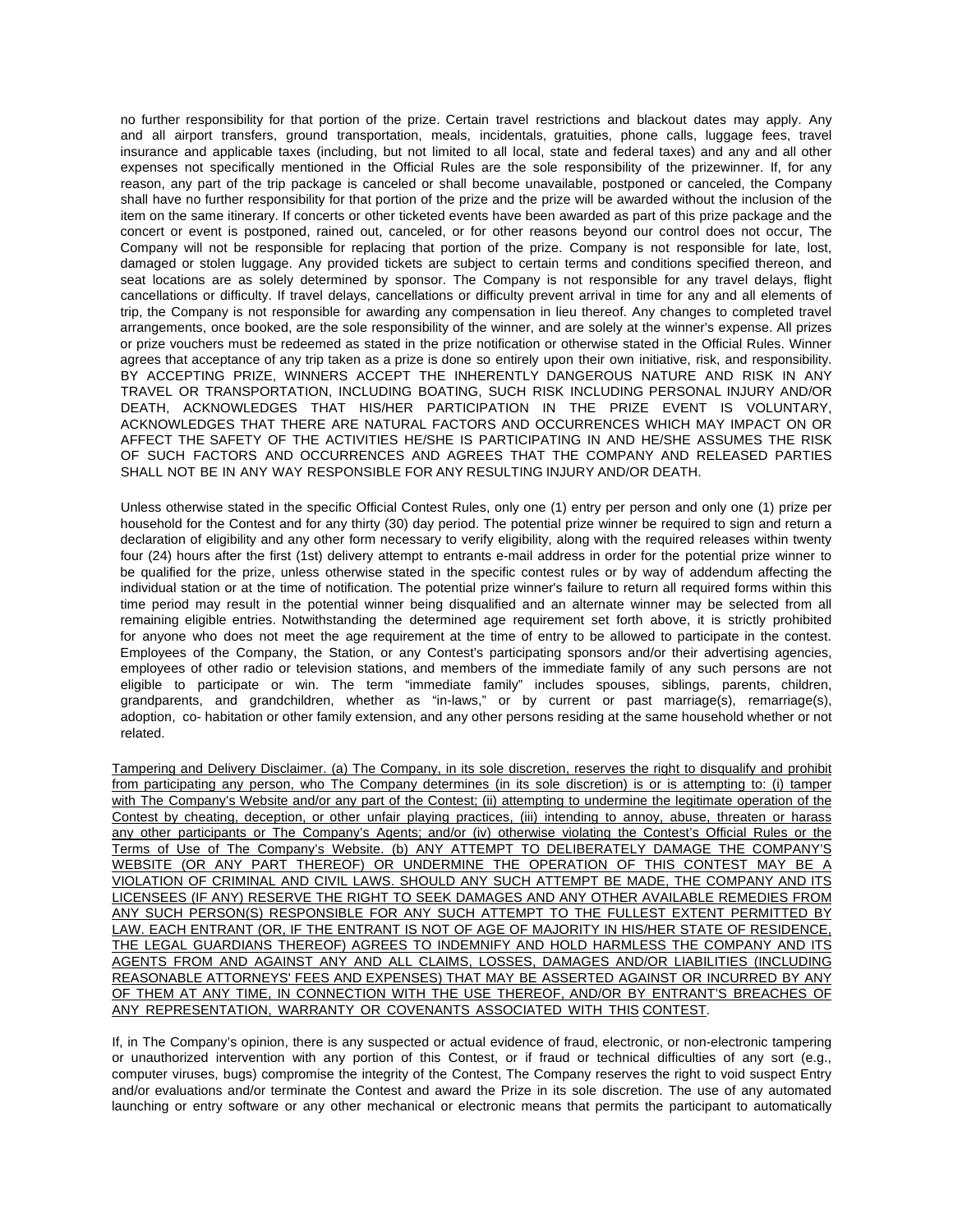enter or evaluate repeatedly is prohibited. In the event of a dispute as to the identity of an entrant based on an email address, the entry in question may be disqualified. For all contests the Company disclaims all liability for any delays, miss delivery, loss, or failure in the delivery of any item sent by mail, courier, express, electronic transmission, or other delivery method. The Company is not responsible for mechanical, technical, electronic, communications, telephone, computer, hardware or software errors, malfunctions or failures of any kind, including: failed, incomplete, garbled or delayed transmission of online entries, traffic congestion on telephone lines, the Internet or at any website or lost or unavailable network connections which may limit an online entrant's ability to participate in the Contest, and any injury or damage to entrant's or any other person's computer related to or resulting from participating in or downloading any information necessary to participate in the Contest. The Company disclaims all liability for the inability of a participant to complete or continue a telephone call due to equipment malfunction, busy lines, inadvertent disconnections, acts beyond the Company's control, or otherwise. Any entry forms in a register-to-win contest must be handwritten. Photocopies or mechanical reproductions of any entry forms are not permitted. By participating in a contest in which text messagebased entry is permitted, entrants acknowledge that text messages are distributed and delivered through third party providers; the Stations do not guarantee, and shall not be responsible for, the delivery or timeliness of any text message entry. Not all wireless carries support access to a common short code (CSC). The CSC being used to enter a contest may or may not be compatible with all wireless carriers, and as such, you may not be able to enter through the CSC method of entry. Entrants may use the alternative entry method to ensure registration. The Station will at all times consider the time that a message is logged as arriving in its system as being the time of entry, regardless of the time at which the entrant attempted to send the entry and any technical problems or other complications that may have delayed its delivery. The Station is not responsible for service outages, message failures, transmission delays or any other factor affecting the availability or performance of the text messaging service. The Station further reserves the right to cancel, terminate or modify the contest if, in the sole discretion of the Station, it is impossible or impractical to complete the contest as planned for any reason, including, but not limited to, infection by computer virus, bugs, tampering, unauthorized intervention or technical failures of any sort. The Station may require, on request, proof of identity as to the rightful owner of the phone number from which the text message entry was sent. The Station reserves the right, in its sole discretion, to disqualify any entry if that entry's source and sender cannot be reasonably determined. In the event of termination of the Contest by Company, Company reserves the right to award any prize(s) in a manner deemed fair and equitable by Company. In no event will the type and quantity of prizes awarded exceed the number of prizes described in the Official Contest Rules.

Voting Contests. If the Contest involves listener participation by voting for a Contest participant on the station's website then the voting is limited to one vote per person per verified email address unless otherwise stated in the specific contest rules. If an entrant receives multiple and/or irregular votes or multiple votes from the same user or users, including but not limited to, votes generated by a robotic, programmed, script, macro, other automated means or other source, the Station reserves the right to disqualify the entrant in its sole discretion. By participating in the voting portion of any contest, each voting participant agrees to be bound by the official contest rules. If the contest includes the use of an internet tool and the internet voting process fails to operate properly or appears to be tampered with or tainted with errors, fraud or unfair practices, the Company reserves the right to use another means to determine the winner(s), i.e. random selection or appointing a panel of judges. All decisions of the judges are final.

Publicity; Use of Personal Information. By participating, where allowed by law, all winner(s) grant the Company exclusive permission to use their names, characters, photographs, voices, and likenesses in connection with the specific promotion and other contests and waive any claims to royalty, right, or remuneration for such use. By participating in a Contest, where allowed by law, participants agree that the Company may use such information for marketing purposes, and may include the names of winners in a publicly available winners' list.

Consumer Created Content. If the entry for the contest includes any creative material from the participant, including but not limited to, consumer created content, by submitting your entry: (1) you agree that your disclosure is gratuitous, unsolicited and without restriction and will not place the company or contest sponsors under any fiduciary or other obligation, that the company is free to disclose the ideas on a non-confidential basis to anyone or otherwise use the ideas without any additional compensation to you; (2) you acknowledge that, by acceptance of your submission, the company and contest sponsors do not waive any rights to use similar or related ideas previously known to sponsor, or developed by their employees, or obtained from sources other than you; (3) you are verifying that you are the owner and producer of the submitted material and that no third party ownership rights exist to any material submitted, and (4) you are hereby granting the company and the station a perpetual, worldwide, non-exclusive, royalty-free, sublicensable (through multiple tiers) right and license to use, publish, reproduce, display, perform, adapt, modify, distribute, have distributed and promote such content in any form, in all media now known or hereinafter created, anywhere in the world, for any purpose. BY SUBMITTING ANY CONTENT, ENTRANT ACKNOWLEDGES THAT HIS/HER CONTENT MAY BE POSTED ON COMPANY'S WEBSITE, IN COMPANY'S DISCRETION.

Content: (a) must comply with the Official Rules and any Terms of Service on the Station website; (b) must be uploaded through the in format specified and must comply with the posting requirements set forth above and as posted on the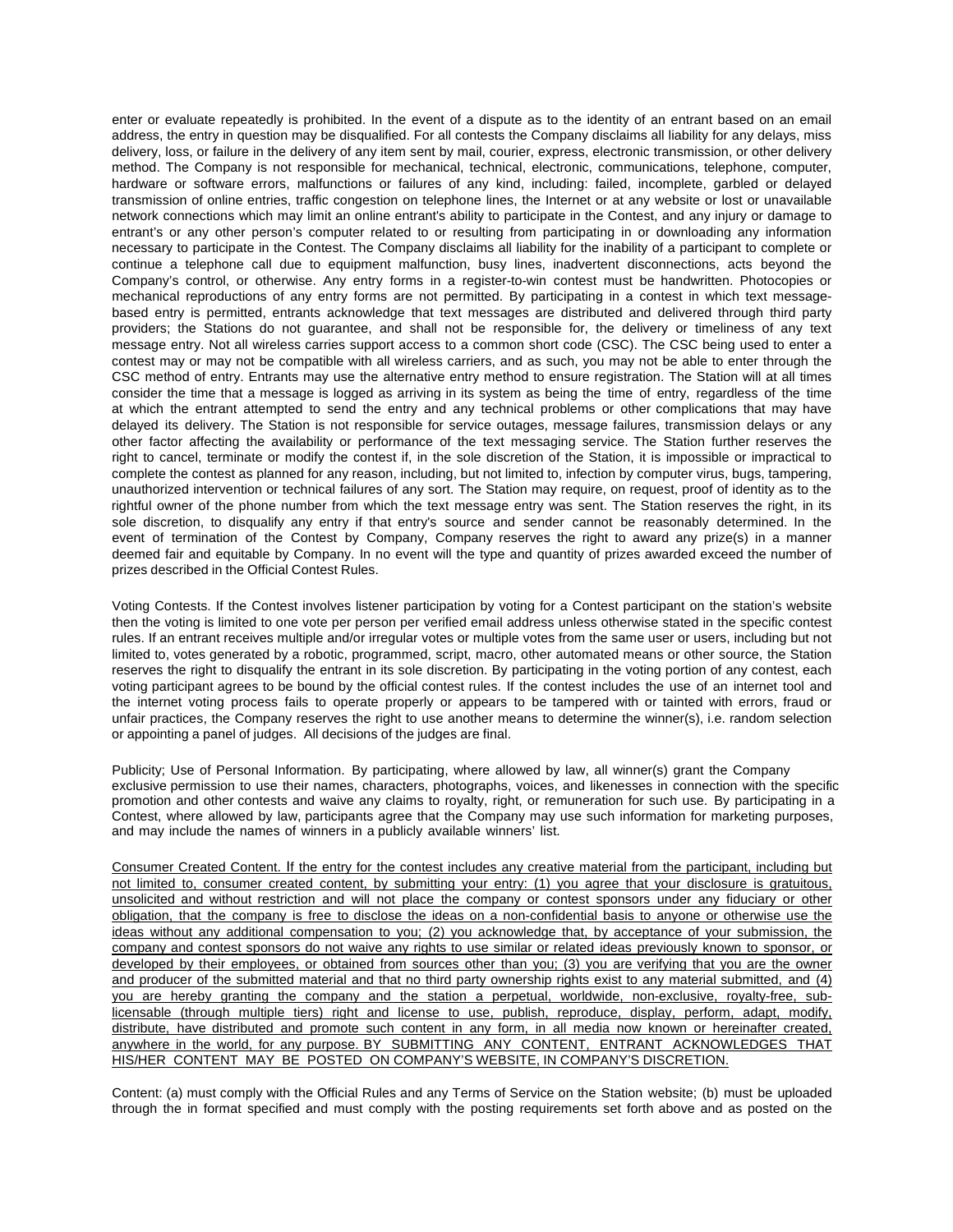Station website; (c) cannot be sexually explicit or suggestive, unnecessarily violent or derogatory of any ethnic, racial, gender, religious, professional or age group, profane or pornographic, contain nudity or any materially dangerous activity; content cannot promote alcohol, illegal drugs, tobacco, firearms/weapons (or the use of any of the foregoing), any activities that may appear unsafe or dangerous, or any particular political agenda or message; (d) cannot be obscene or offensive, endorse any form of hate or hate group; (e) cannot defame, misrepresent or contain disparaging remarks about Company or its products, or other people, products or companies; (f) cannot contain trademarks, logos or trade dress owned by others, or advertise or promote any brand or product of any kind, without permission, or contain any personal identification, such as license plate numbers, personal names, e-mail addresses or street addresses; (g) cannot contain copyrighted materials owned by others (including photographs, sculptures, paintings and other works of art or images published on or in websites, television, movies or other media) without permission; Company does not permit the infringement of others' rights and any use of materials not original to the entrant (except copyrighted materials owned by Company) is grounds for disqualification from the Contest. Do not copy your favorite movie, book or photo or include materials, images, graphics, music or trademarks belonging to any third parties or incorporate the names, voices, likeness or personas of any party other than yourself unless you have obtained all rights necessary to permit you to use same in connection with your content and grant the rights herein granted to Company; (h) no background artwork should appear in an content unless it is an original work of the entrant. Any artwork, murals, etc. that can be seen in the content must be created solely by the entrant or entrant must be the sole owner of all copyright interests therein; (i) cannot contain materials embodying the names, likenesses, photographs, or other indicia identifying any person, living or dead, without permission; (j) cannot communicate messages or images inconsistent with the positive images and/or goodwill to which Company wishes to associate; and (k) cannot depict, and cannot itself, be in violation of any law. CONSUMER CREATED CONTENT POSTED TO THE WEBSITE WERE NOT EDITED BY COMPANY AND ARE THE VIEWS/OPINIONS OF THE INDIVIDUAL ENTRANT AND DO NOT REFLECT THE VIEWS OF COMPANY IN ANY MANNER.

Any waiver of any obligation hereunder by Company does not constitute a general waiver of any obligation to entrants. Company reserves the right to waive the Contest entry requirements set forth herein in its reasonable discretion. Company reserves the right, in its reasonable discretion, during or upon completion of the Contest Period, to request that any entrant resubmit his or her entry which fails to comply with the Contest entry requirements prior to any judging or voting period. By submitting content you warrant and represent that it: (a) is your original work, (b) has not been previously published, (c) has not won previous awards, (d) does not infringe upon the copyrights, trademarks, rights of privacy, publicity or other intellectual property or other rights of any person or entity; (e) that you have obtained permission from a person who's name, likeness or voice is used in the content and (f) and that publication of the content via various media including Web posting, will not infringe on the rights of any third party rights. Any such entrant will indemnify and hold harmless, Company, its Stations, and agents from any claims to the contrary. Any entrant whose work includes likenesses of third parties or contains elements not owned by the entrant (such as, but not limited to, depictions of persons, buildings, trademarks or logos) must be able to provide legal releases for such use including Company's use of such content, in a form satisfactory to administrator, upon request, prior to award of prize and/or naming of entrant as a winner. By accepting a prize, the winner agrees that his or her content will be deemed a Work Made For Hire under the Copyright laws of the United States, but if it cannot be so deemed, then the winner irrevocably assigns and transfers to Company all of his/her right, title and interest in and to his/her video, including all but not limited to all copyright and trademark rights which he or she may have, in the United States and worldwide, therein, for consideration, the receipt and sufficiency of which is hereby acknowledged. Winner hereby waives in favor of Company, all rights of "Droit Moral" or "Moral Rights of Authors" or any similar rights or principles of law that winner may now or later have to their content. Company reserves the right to alter, change or modify the winning content, in its sole discretion. Upon request of Company, winner shall execute and deliver such additional instrument of assignment, as may be solely deemed by Company, reasonably necessary to establish the ownership of record of the right, title and interest in and to the content and of the copyrights transferred and "Moral Rights of Authors" waived under the Official Rules. Should Company fail to request the said assignment as stated, that shall not be deemed a waiver of Company's rights and Company may at a later time request the assignment.

Releases and Conditions. By participating in any Station Contest, each participant and winner waives any and all claims of liability against the Company, its employees and agents, the Contest's sponsors and their respective employees and agents, for any personal injury or loss which may occur from the conduct of, or participation in, the Contest, or from the award, receipt and/or use or misuse of any prize, including any travel related thereto. As a condition of participating in the Contest, participants agree and acknowledge that in order to receive a prize, participants must sign an official waiver form provided by the Company and agree to the terms stated within the specific contest rules, including but not limited to the prize conditions in this paragraph. Winner and if applicable, winner's guest must comply with all rules and regulations. Failure to do so may result in forfeiture of prize in its entirety. The Company will have no further obligation to winner. By accepting a prize, the winner must agree to the prize conditions on participation and must sign a release to be eligible to receive a prize and hereby agrees that: (i) that all decisions of the Company, judges, and Contest Entities with respect to the Contest are final and binding; (ii) to release the Company, the Contest Entities all sponsors and their respective parent companies and affiliates, officers, directors,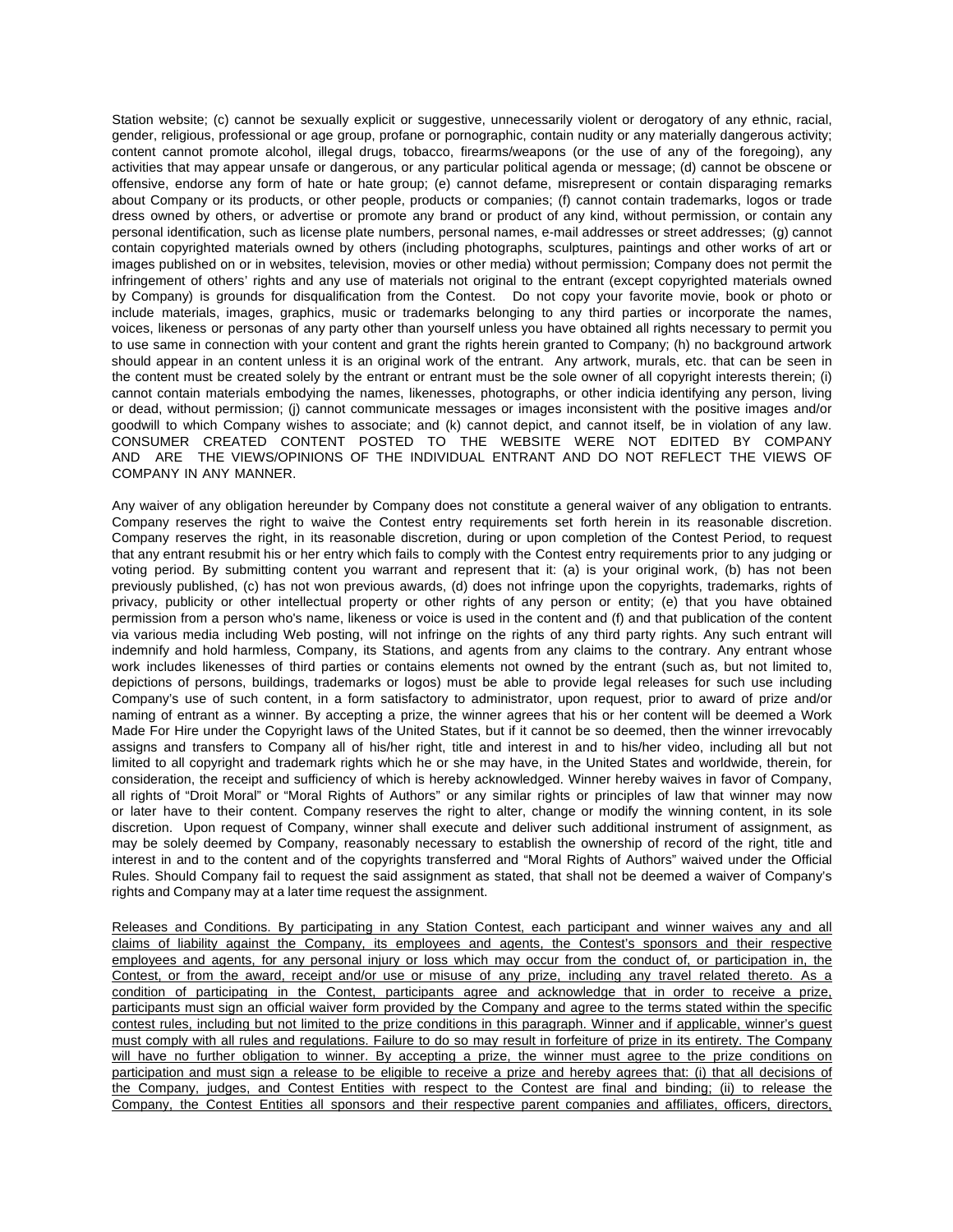employees, agents, and licensees from any and all claims in connection with the Contest and the award or use of the prizes; (iii) to allow the Company to and sponsors to use their names, voices, photographs, likenesses, biographical material, in any advertising or broadcasting material relating to this contest, without additional financial or other compensation; and (iv) where allowed by law, sign a publicity release confirming such consent prior to acceptance of the prize. The Contest Entities are not responsible or liable to any entrant or winner or any person claiming through such entrant or winner for failure to supply the prize or any part thereof, by reason of any acts of God, any action, regulation, order or request by any governmental or quasi-governmental entity (whether or not the action, regulations, order or request proves to be invalid), equipment failure, threatened terrorist acts, terrorist acts, air raid, blackout, act of public enemy, earthquake, volcanic eruption, war (declared or undeclared), fire, flood, epidemic, explosion, unusually severe weather, hurricane, embargo, labor dispute or strike (whether legal or illegal) labor or material shortage, transportation interruption of any kind, work slow-down, civil disturbance, insurrection, riot, or any other cause beyond the Contest Entities' sole control. All taxes, related fees, other costs and expenses related to prize acceptance and use not specified in the specific contest rules as being provided are the sole responsibility of prizewinner. The Company does not make, and is not responsible in any manner for, any warranties, representations, or guarantees, express or implied, in fact or law, relating to any prizes, regarding the use, value or enjoyment of the prize, including, without limitation, its quality, mechanical condition, or fitness for a particular purpose.

Taxes. Any valuation of the prize(s) stated in the Rules is based on available information provided to the Company, and the value of any prize awarded to a winner may be reported for tax purposes as required by law. Each winner is solely responsible for reporting and paying any and all applicable taxes related to the prize(s) and paying any expenses associated with any prize(s) which are not specifically provided for in the official rules. Each winner must provide the Company with valid identification and a valid taxpayer identification number or social security number before any prize will be awarded. Any person winning over \$600 in prizes from the Company will receive an IRS form 1099 at the end of the calendar year and a copy of such form will be filed with the IRS.

Conduct and Decisions. By participating in the Contest, participants agree to be bound by the decisions of Company personnel. Persons who violate any rule, gain unfair advantage in participating in the Contest, or obtain winner status using fraudulent means will be disqualified. Unsportsmanlike, disruptive, annoying, harassing or threatening behavior is prohibited. The Company will interpret the contest rules and resolve any disputes, conflicting claims or ambiguities concerning the rules or the Contest and the Company's decisions concerning such disputes shall be final. If the conduct or outcome of the Contest is affected by human error, any mechanical malfunctions or failures of any kind, intentional interference or any event beyond the control of the Company, the Company reserves the right to terminate this Contest, or make such other decisions regarding the outcome as the Company deems appropriate. If, for any reason, more bona fide winners come forward seeking to claim the Grand Prize, the winner may be selected in a random drawing from among all persons making purportedly valid claims for the Grand Prize. Inclusion in such drawing shall be each entrant's sole and exclusive remedy under such circumstances. No more than the advertised number of prizes will be awarded. All decisions will be made by the Company and are final. The Company may waive or amend any of the rules in its sole discretion. Any reference in the Contest's Official Rules or as part of the Contest to The Company's, Station's and/or Sponsor's "discretion" and/or any exercise of discretion by Sponsor, Station or the Company shall mean in Company's, Station's and/or Sponsor's "sole and unfettered discretion." Any attempt by an entrant or any other individual to deliberately circumvent, disrupt, damage or undermine the legitimate operation of this Contest is a violation of criminal and civil laws. Should such an attempt be made, the Company reserves the right to seek civil and/or criminal prosecution and/or damages from any such person to the fullest extent permitted by law. The Company further reserves the right to: (i) terminate or declare any Contest null and void and rescind any prize, if in its sole judgment, the rules or the integrity of the Contest have been violated or compromised in any way, intentionally or unintentionally by any person whether or not a participant in the Contest; (ii) cancel, terminate or modify the contest if, in the sole discretion of the Company, it is impossible or impractical to complete the contest as planned for any reason, including, but not limited to, infection by computer virus, bugs, tampering, unauthorized intervention or technical failures of any sort ; (iii) alter or amend the Contest rules at any time; and (iv) stop or conclude the Contest at any time without prior notice. Material changes to the contest rules will be broadcast on-air, when practical.

Miscellaneous. Specific contests may have additional or amended contest rules. These are to be referenced for the Company's general contesting guidelines and rules, refer to the specific contest's Official Rules for the individual terms. Void outside the United States, and wherever prohibited or restricted by law. Station reserves the right to determine eligibility should special circumstances arise, all decisions are considered final and binding. These rules are designed to be fair and equal to all participants. Odds of winning depend upon the number of eligible entries received during the specific Contest Period. Each winner must submit proof of eligibility and sign the Company's release form to claim the prize. The Company may substitute prizes, amend the rules or discontinue the Contest at any time as announced on the Station(s). The Company disclaims any responsibility to notify participants of any aspect related to the conduct of the Contest. For a copy of the contest rules, or where required by law, a list of winners, visit the business office of the Station during normal business hours or visit the Station's website. All entries become the property of the Company and will not be returned. As a condition of participating in the Contest, participants agree (and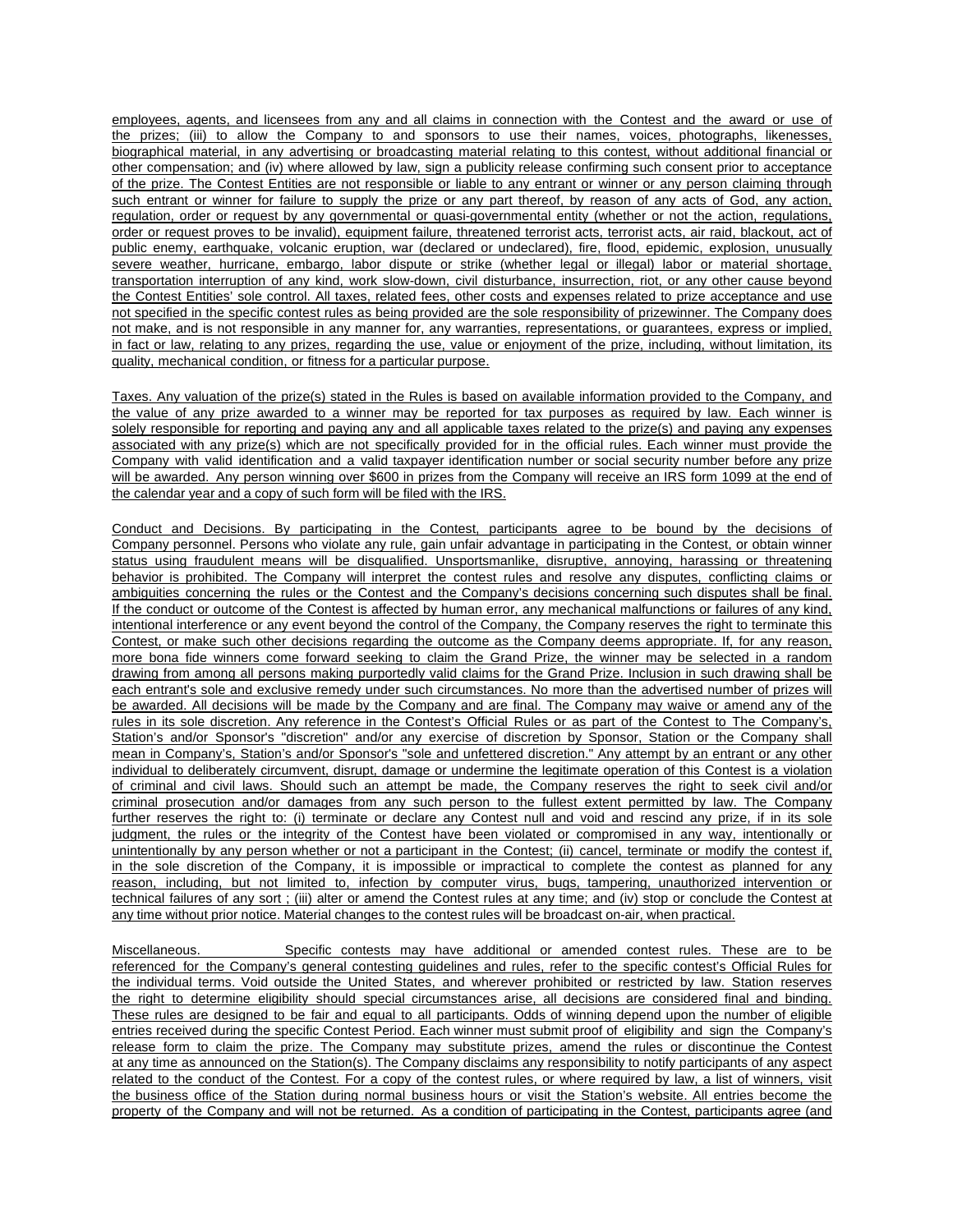agree to confirm in writing): (a) under no circumstances will entrant be permitted to obtain awards for, and participant hereby waives all rights to claim, punitive, incidental, consequential, or any other damages, other than for actual out-ofpocket expenses; (b) all causes of action arising out of or connected with this Contest, or any prize awarded, shall be resolved individually, without resort to any form of class action; and (c) any and all claims, judgments, and award shall be limited to actual out-of-pocket costs incurred, excluding attorneys' fees and court costs. Participation in the Contest constitutes entrant's full and unconditional agreement to, and acceptance of these contesting guidelines and the specific Contest's Official Rules. Winning a prize is contingent upon entrant's fulfillment of all requirements set forth therein.

Compliance with Law. The conduct of the Contest is governed by the applicable laws of the United States of America, which take precedence over any rule to the contrary herein. Station(s) shall follow the applicable laws for conducting contests, including notice to the state attorney general or consumer affairs office, posting of a prize bond, furnishing lists of winners, running specific on-air disclaimers, providing specific written information about the Contest, etc. as required by applicable local and state law.

*\*These rules apply to all Prairie Radio Communications sponsored contests unless modified or superseded by rules* written for a specific contest such as the official rules of the contest, or if inapplicable for such a promotion or contest. In the event any specific contest rule conflicts with any of the general rules provided above, the specific contest rules *prevail. Prairie Radio Communications reserves the right in its sole discretion to supplement or make changes to the rules of any contest at any time without notice. Prairie Radio Communications reserves the right in its sole*  discretion to interpret the rules of any contest and such interpretation shall be binding upon all participants. Prairie Radio *Communications shall not be responsible for any administrative errors involved in the execution of any contest*

\*\*Individual Stations reserve the right to amend portions of the General Contesting Guidelines such specifically the eligibility of winner. In the event that an individual Station has made changes subject to the official rules, said changes shall individually apply to that specific Station's individually and the Station's listener's participation and shall not apply to any other individual station. To determine if your local station has provided an addendum to these rules or for more information about the local station's eligibility for participation you may contact the local station during regular business hours. Individual stations may or may not amend portions of these guidelines at a local level in their sole discretion. If an individual Station has amended any portion of these Guidelines, the station will provide an addendum to these rules which will be deemed part of the General Contesting Guidelines for the individual station identified on *the addendum.*

**ALL POTENTIAL WINNERS ARE SUBJECT TO VERIFICATION BY THE COMPANY, SPONSOR OR ADMINISTRATOR. THE DECISIONS THE COMPANY, ADMINISTRATOR AND/OR SPONSOR(S) ARE FINAL AND BINDING IN ALL MATTERS RELATED TO THE CONTEST. AN ENTRANT IS NOT A WINNER OF ANY PRIZE, EVEN IF THE NOTICE SHOULD SO INDICATE, UNLESS AND UNTIL ENTRANT'S ELIGIBILITY, AND THE POTENTIAL WINNER HAS BEEN VERIFIED AND ENTRANT HAS BEEN NOTIFIED THAT VERIFICATION IS COMPLETE. RECEIVING A PRIZE IS SUBJECT TO VERIFICATION OF ELIGIBILITY AND COMPLIANCE WITH THE OFFICIAL RULES.**

**Contests Promoted On The Broadcast Station Airwaves:** Please note, when you are listening to the online audio stream, it could be delayed for up to several minutes from what is heard over the broadcast airwaves. This may be due to nature of our programs that are heard online on the internet or other technical and legal issues which may include advertising spots played on a broadcast station's signal but that may not be duplicated for broadcast on the online audio stream. Because of the delays, listeners may not be able to participate in the contests which entry is limited to a specified time after a sounder is broadcast for a cue to play; such as that for a cue to call or text in to win contests announced on the air as they might be over by the time the cue to play is broadcast on the online audio stream. However, many of the contests that run on-air are also available for entry on-line. You can go to the individual station's website for their contest page to learn more about the specific contest opportunities available to listeners and for your chance to win exciting prizes and more!

For Contests which require participants to submit user created content for entry the following general terms and *conditions shall apply, subject to the respective contest official rules that the contestant is participating in.*

## **SUBMISSION TERMS AND CONDITIONS**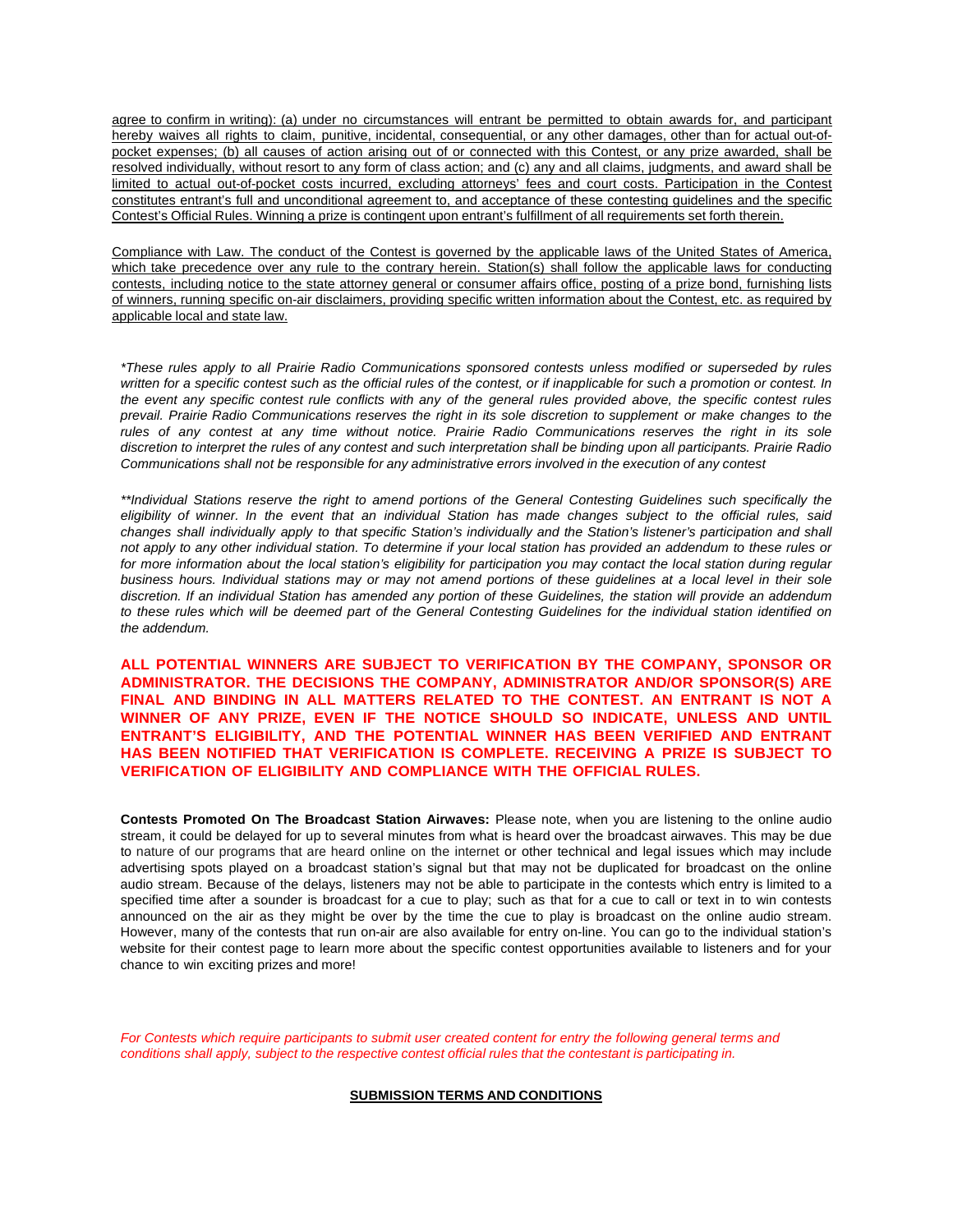By submitting a video or photo or other content created by you ("Submission") for a Contest conducted by this Prairie Radio Communications ("Station"), you hereby warrant and represent your entry conforms to the requirements as set forth herein and as stated in the Contest Official Rules available on this website. By making a Submission, you hereby agree to be bound by the Terms & Conditions and by the Contest Official Rules. All Contest entries are subject to the Contest Official Rules. In general all submissions must meet the minimal following requirements:

- Submission cannot be sexually explicit or suggestive, unnecessarily violent or derogatory of any ethnic, racial, gender, religious, professional or age group, profane or pornographic, or contain nudity;
- Submission cannot promote alcohol, illegal drugs, tobacco, firearms/weapons (or the use of any of the foregoing), any activities that may appear unsafe or dangerous, or any particular political agenda or message;
- Submission cannot be obscene or offensive, endorse any form of hate or hate group;
- Submission cannot defame, misrepresent or contain disparaging remarks about Station or its products, or other people, products or companies;
- Submission cannot contain trademarks, logos or trade dress owned by others, or advertise or promote any brand or product of any kind, without permission, or contain any personal identification, such as license plate numbers, personal names, e-mail addresses or street addresses;
- Submission cannot contain copyrighted materials owned by others (including photographs, sculptures, paintings and other works of art or images published on or in websites, television, movies or other media or musical "samples" other than the musical tracks provided) without permission;
- Submission cannot contain materials embodying the names, likenesses, photographs, or other indicia identifying any person, living or dead, other than you, without permission from the third-party or a parent or legal guardian if the third-party is a minor ;
- Submission cannot communicate messages or images inconsistent with the positive images and/or goodwill to which Station wishes to associate; and
- Submission cannot depict, and cannot itself, be in violation of any law.

BY MAKING A SUBMISSION, YOU ACKNOWLEDGE THAT YOUR SUBMISSION MAY BE POSTED ON STATION'S WEBSITE, IN STATION'S DISCRETION. Station reserves the right to, and may or may not; monitor/screen Submissions prior to posting them to the Website. By making a Submission, you acknowledge that Station has no obligation to use or post any Submission you make. You hereby agree to grant Station and its agents an unlimited, worldwide, perpetual, license and right to publish, use, publicly perform the Submission in any way, in any and all media, without limitation, and without any consideration to you.

By making a Submission you warrant and represent that it: (a) is your original work, (b) has not been previously published, (c) has not won previous awards, (d) does not infringe upon the copyrights, trademarks, rights of privacy, publicity or other intellectual property or other rights of any person or entity; (e) that you have obtain permission from a person who's name, likeness or voice is used in the Submission and (f) and that publication of the Submission via various media including Web posting, will not infringe on the rights any third party rights. You further agree to defend, indemnify and hold harmless, Station from any claims to the contrary.

By accepting a prize, you agree that your Submission will be deemed a Work Made For Hire under the Copyright laws of the United States, but if it cannot be so deemed, then you agree to irrevocably assign and transfer to Station all of your right, title and interest in and to your Submission, including all but not limited to all copyright and trademark rights which you may have, in the United States and worldwide, therein, for consideration, the receipt and sufficiency of which is hereby acknowledged. You hereby waive in favor of Station, all rights of "Droit Moral" or "Moral Rights of Authors" or any similar rights or principles of law that you may now or later have to your Submission. Station reserves the right to alter, change or modify the Submission, in its sole discretion. Upon request of Station, you shall execute and deliver such additional instrument of assignment, as may be solely deemed by Station, reasonably necessary to establish the ownership of record of the right, title and interest in and to the Submission and of the copyrights transferred and "Moral Rights of Authors" waived under these Official Rules. Should Station fail to request the said assignment as stated, that shall not be deemed a waiver of Station's rights and Station may at a later time request the assignment. Further, Station may request, that you secure from any model(s) or videographer an irrevocable assignment and transfer to Station all of any model(s) or videographer's right, title and interest in and to your Submission, including all but not limited to all copyright and trademark rights which he or she may have, in the United States and worldwide, therein, for consideration, the receipt and sufficiency of which is hereby acknowledged. The model(s) or videographer may be required to waive in favor of Station, all rights of "Droit Moral" or "Moral Rights of Authors" or any similar rights or principles of law that the model(s) or videographer may now or later have in the Submission. Should Station fail to request the said model(s) assignment or videographer assignment as stated, that shall not be deemed a waiver of Station's rights and Station may at a later time request the assignment(s).